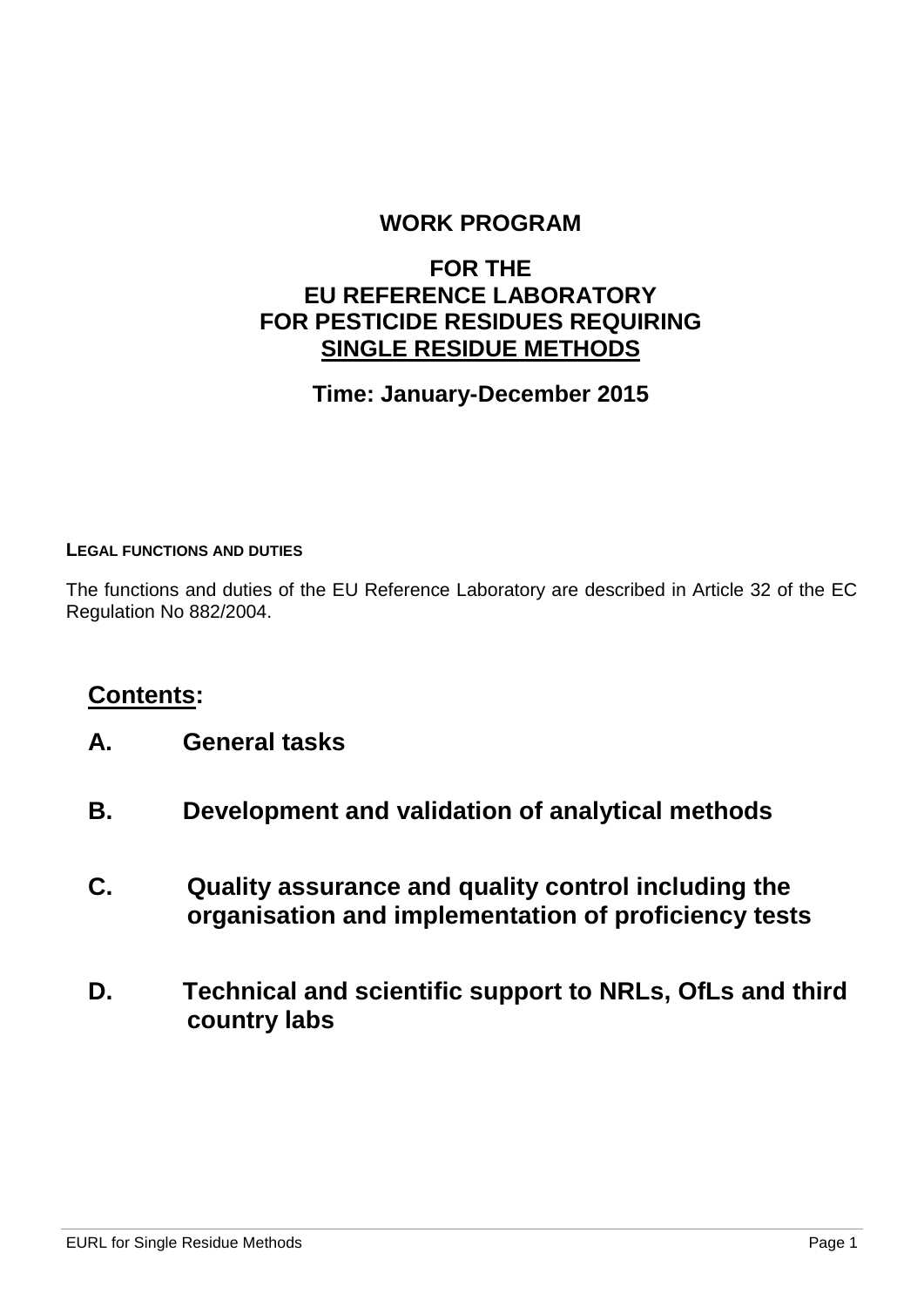# **A. General Tasks**

## A.1 **EURL coordination**

**Tasks:** Inter-EURL-meetings (eligible as missions), in some cases in presence of DG-SANCO representatives, will be carried out with the aim to discuss, plan, coordinate or evaluate EURLactivities such as the preparation of work programs, EUPTs or web-applications. In certain cases online-meetings or tele-conferences will be carried out. Date and place of these events will be decided later.

*Period: To be decided later following consultations with the other EURLs and/or DG-SANCO. Deliverables: Minutes of meetings prepared by one of the participating EURLs*

### **A.2 Preparation of annual (financial, technical and PI ex-post) reports for 2014, Preparation of and negotiations for fixing the work program and PI exante table for 2016**

*Period: March 2015 and July-December 2015*

### **A.3 Cooperation with International Organizations**

**Tasks:** Cooperation with Int. organizations such as EFSA, the Codex Committee on Pesticide Residues (CCPR), CEN, FAO/IAEA will continue as necessities arise. If requested by DG-SANCO, documents will be revised or missions to attend meetings will be conducted.

### **A.4 Joint EURL-Website: upgrading, maintenance, programming (HORIZONTAL task for the benefit of all 4 EURLs) Tasks/Period/Deliverables: see below**

**Background:** Following an agreement between the COM and the other 3 EURLs on pesticides the EURL-SRM has introduced a Joint EURL-Website for the four pesticide EURLs [\(www.eurl](http://www.eurl-pesticides.eu/)[pesticides.eu\)](http://www.eurl-pesticides.eu/).The Joint EURL-Website aims to facilitate the dissemination of information to NRLs and OfLs in an efficient, timely and transparent way. It consists of a joint portal-website that is administered by the EURL-SRM as well as by 4 individual websites that are administered by the 4 respective EURLs.

**Tasks:** In 2015 the joint portal-website and the individual web-sites of the EURLs will be further upgraded, gradually filled with new information and existing links, overview-sites as well as documents will be updated. Missing features will be gradually implemented considering the needs and suggestions by DG-SANCO, the 4 EURLs and the lab-Network.

#### *Period: Throughout 2015*

### **A.5 EURL-DataPool Service**

**Background:** Following an agreement between the COM and the 4 EURLs, the EURL-SRM has installed an "**EURL-DataPool Service**" entailing numerous interlinked databases with information of practical interest to the network-laboratories [\(www.eurl-pesticides-datapool.eu\)](http://www.eurl-pesticides-datapool.eu/).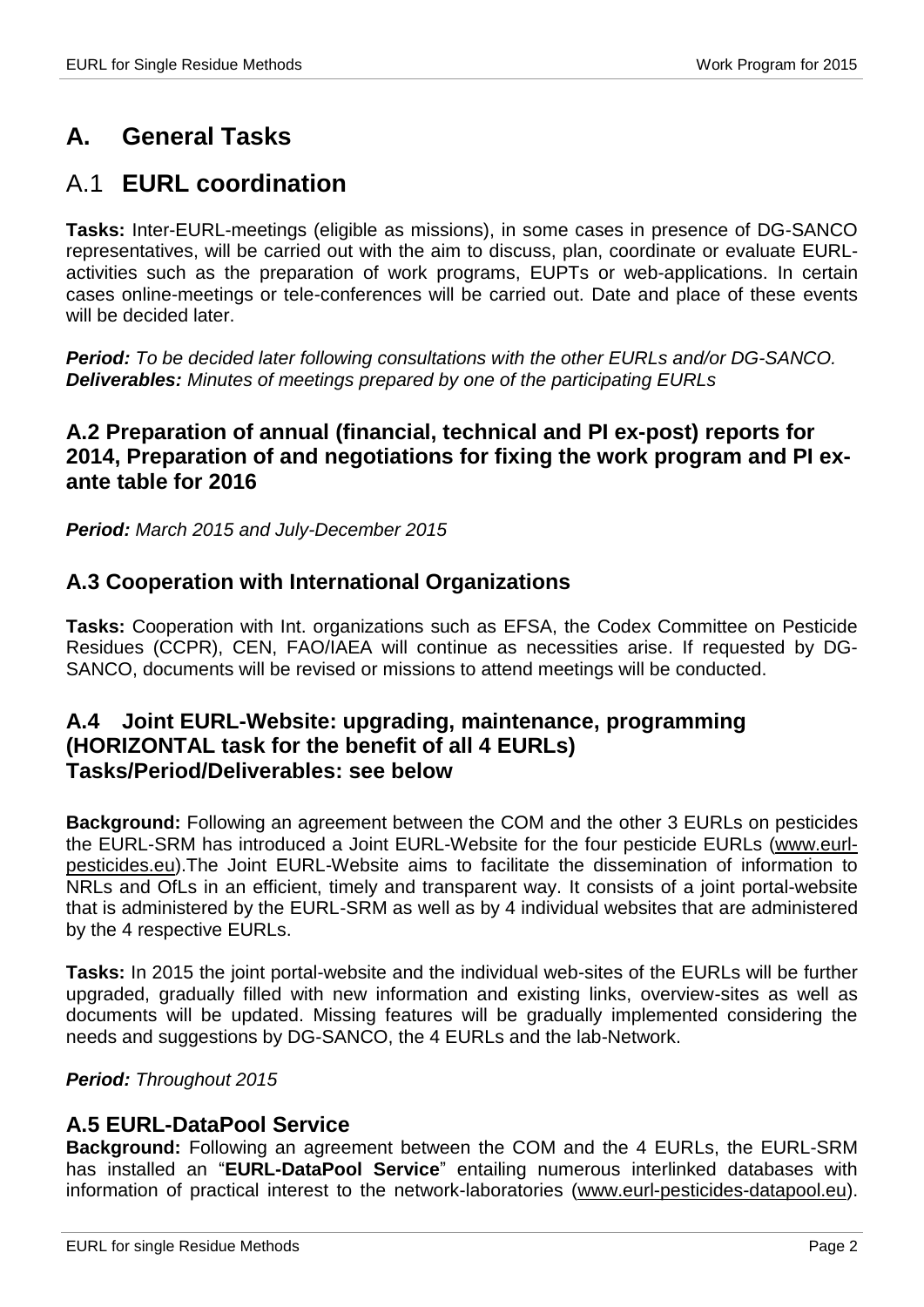The EURL-DataPool is administered by the EURL-SRM as a horizontal activity and aims to store information about the entire network of laboratories working in the area of pesticides, to illustrate, and at the same time, strengthen the laboratory network, to facilitate the conservation of knowledge about pesticides, and to offer COM, EFSA, EURLs, NRLs and OfLs fast access to valuable information that can be used to assist decision-making and strategic planning. Special focus is being placed on the generation, collection and evaluation of experimentally-obtained data generated by various laboratories including the EURLs (e.g. MS/MS-transitions; validation data, stability data of compounds).

#### *Tasks / Deliverables:* see table below;

*Period:* throughout 2015 at [www.eurl-pesticides-datapool.eu](http://www.eurl-pesticides-datapool.eu/) and/or [www.eurl-pesticides-test.eu](http://www.eurl-pesticides-test.eu/)

| <b>Database/Website</b>               | Task                                                                                                                                                                                                                                                                                                                                                                                                               | <b>Deliverables</b>                                                                                                                                                                                                                                                                                                                                                                                                                                            | <b>Examples where DB is</b><br>used for/interlinked with                                                                                                                                                                                                     |
|---------------------------------------|--------------------------------------------------------------------------------------------------------------------------------------------------------------------------------------------------------------------------------------------------------------------------------------------------------------------------------------------------------------------------------------------------------------------|----------------------------------------------------------------------------------------------------------------------------------------------------------------------------------------------------------------------------------------------------------------------------------------------------------------------------------------------------------------------------------------------------------------------------------------------------------------|--------------------------------------------------------------------------------------------------------------------------------------------------------------------------------------------------------------------------------------------------------------|
| EURL-DataPool                         | Transfer of DBs (see below) from www.eurl-<br>pesticides-datapool.eu to www.eurl-pesticides-test.eu<br>(based on the state-of-the-art .NET 4.0-Framework).<br>This activity involves extensive redesign and<br>programming of databases and web-applications.                                                                                                                                                      | Gradual upgrades and updates<br>throughout 2015 and beyond                                                                                                                                                                                                                                                                                                                                                                                                     | See below                                                                                                                                                                                                                                                    |
| <b>Method Validation DB</b>           | Data collection on experimental details and recovery<br>rates achieved from various labs using various<br>methods (e.g. QuEChERS, QuPPe, QuOil, SweEt)<br>and its import into the DB. This includes data<br>submitted by EURL-SRM, -FV, -CF and -AO.                                                                                                                                                               | Gradual updates/upgrades<br>throughout 2015 and beyond                                                                                                                                                                                                                                                                                                                                                                                                         | a) "Art. 12" activities,<br>b) Pesticides DB,<br>c) Pesticide Ranking List<br>(PeRL)                                                                                                                                                                         |
| <b>Analytical Methods</b><br>DB       | Data collection on various methods and its import<br>into the DB (needed in the background for Stability<br>DB, Method Validation DB)                                                                                                                                                                                                                                                                              | Gradual updates/upgrades<br>throughout 2015 and beyond                                                                                                                                                                                                                                                                                                                                                                                                         | Method Validation DB                                                                                                                                                                                                                                         |
| Pesticides DB                         | Generation or collection of further data for the<br>characterization of pesticides (e.g. GC-, LC-<br>amenability, analytical behavior, GC-MS-spectra,<br>GC-MS/MS-transitions; exact masses, solubility in<br>acetonitrile) and import into the DB. This includes the<br>creation of new entries for pesticides and metabolites<br>not yet in the DB.                                                              | Gradual updates/upgrades<br>throughout 2015 and beyond                                                                                                                                                                                                                                                                                                                                                                                                         | a) "Art. 12" activities,<br>b) Pesticide Ranking List<br>(PeRL),<br>c) Method Validation DB,<br>d) Stability of Compounds DB                                                                                                                                 |
| Stability of<br>Compounds DB          | Collection of more stability data on<br>pesticides/metabolites and import into DB                                                                                                                                                                                                                                                                                                                                  | Gradual updates/upgrades<br>throughout 2015 and beyond                                                                                                                                                                                                                                                                                                                                                                                                         | Pesticides DB                                                                                                                                                                                                                                                |
| Pesticide<br><b>Authorizations DB</b> | Data collection and updating as well as import into<br>the DB of information about the authorization of<br>pesticides in the EU and some third countries                                                                                                                                                                                                                                                           | Gradual updates/upgrades<br>throughout 2015 and beyond                                                                                                                                                                                                                                                                                                                                                                                                         | Pesticide Ranking List (PeRL)                                                                                                                                                                                                                                |
| <b>Commodities DB</b>                 | Data collection on commodities and import into the<br>DB                                                                                                                                                                                                                                                                                                                                                           | Gradual updates/upgrades<br>throughout 2015 and beyond                                                                                                                                                                                                                                                                                                                                                                                                         | Validation DB                                                                                                                                                                                                                                                |
| Lab-Network DB                        | Permanent updating of lab-specific information (lab<br>contact data, lab-functions, fields of work, email-<br>addresses of contact persons, instrumentation<br>available, tasks within the frame of official controls<br>(import controls, scope, etc.)                                                                                                                                                            | - up-to-date email-lists of lab<br>contact persons of all NRLs and<br>OfLs<br>- only for EURL-members: lab-<br>list reflecting the individual<br>EURL-lab-network;<br>- only for NRL-members: lab-list<br>reflecting the individual NRL-<br>lab-network for each country<br>- export-function (csv-format) of<br>network-related data (e.g. lab-<br>functions; emails of contact<br>persons)<br>- "List of obliged labs" for<br>participation in EUPTs in 2015 | Convenient compilation of<br>customized lab-contact lists<br>(e.g. for invitations to EURL-<br>activities such as EUPTs,<br>Surveys, for the dissemination<br>of information).<br>Compilation of the "List of<br>obliged labs" for participation<br>in EUPTs |
| <b>EUPT-Archive DB</b>                | Import of EUPT-data (FV16; CF8; AO9; SRM9) into<br>the DB; design and programming of new online views<br>for EURLs and NRLs allowing them to view the<br>EUPT results of the labs within their network.<br>Evaluations, that are necessary for the planning of<br>future PTs or the establishment of general evaluation<br>rules, will be discussed and elaborated in close<br>cooperation with the other 3 EURLs. | Gradual updates/upgrades<br>throughout 2015 and beyond,<br>new online views                                                                                                                                                                                                                                                                                                                                                                                    | Evaluation of long-term PT-<br>performance of labs or<br>countries, "SRM-PinBoard list"                                                                                                                                                                      |
| <b>MRL Residue</b><br>Definitions DB  | - Updating of EU and Codex MRL residue definitions;<br>- Updating of conversion factors within DB                                                                                                                                                                                                                                                                                                                  | Gradual updates/upgrades<br>throughout 2015 and beyond                                                                                                                                                                                                                                                                                                                                                                                                         | a) "Art. 12" activities,<br>b) Pesticide Ranking List<br>(PeRL),<br>c) Pesticides DB                                                                                                                                                                         |

#### List of databases within the EURL-DataPool-Service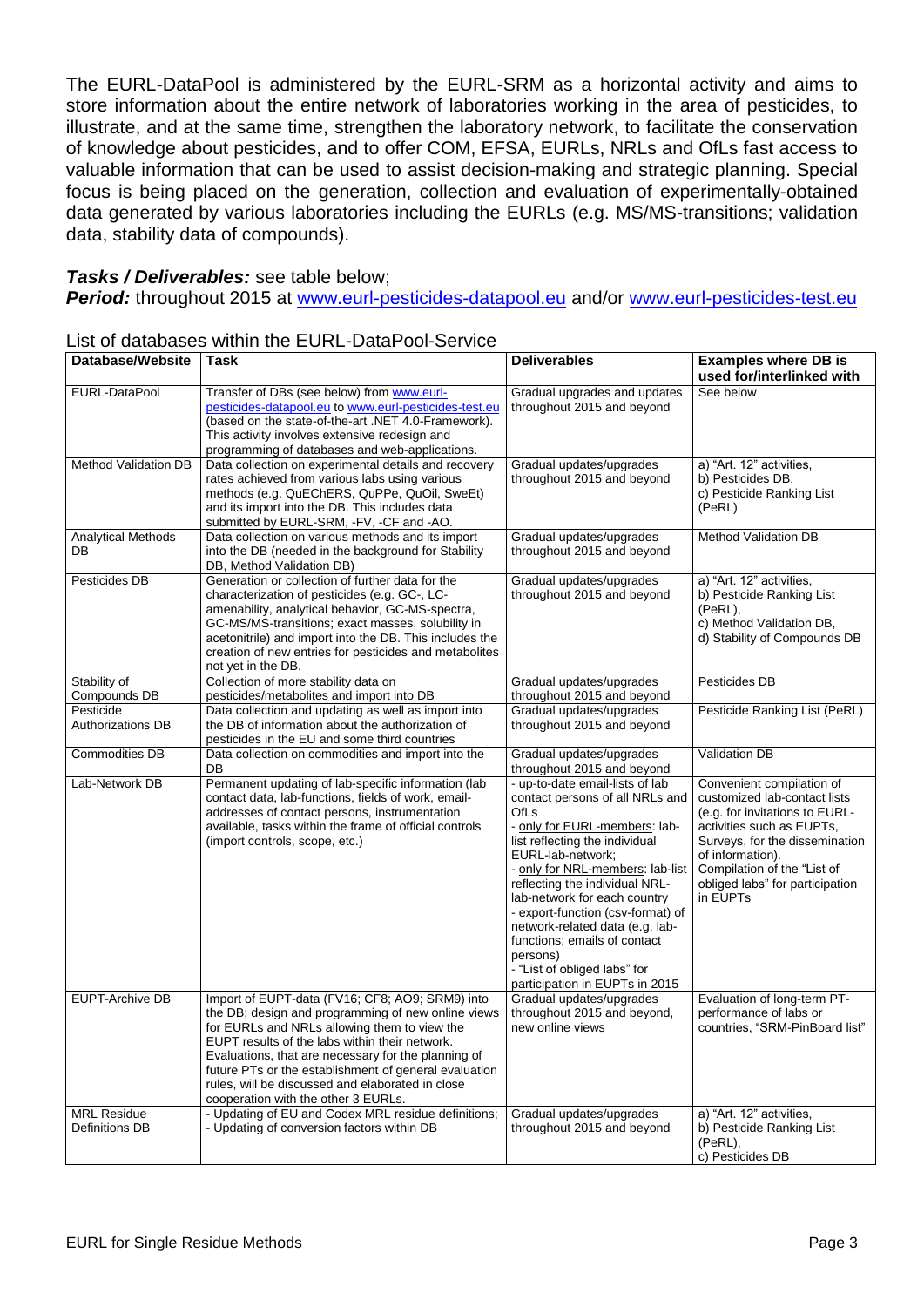### **B. Development and Validation of Analytical Methods**

### B.1 **Quick Polar Pesticides Method (QuPPe Method)**

**Background:** The EURL-SRM has developed a method for the simultaneous analysis of several highly polar pesticides not amenable to multiresidue procedures. The method, which is employed by various OfLs involves a common extraction followed by LC-MS/MS analysis.

**Task:** Further method development activities will be conducted with the aim to expand, where possible, the scope of the method by additional highly polar pesticides and metabolites such as e.g. Bromide, Propamocarb-N-desmethyl, Propamocarb-N-oxide. Main focus will be to find ways to improve chromatographic behavior for some compounds already in the method or to accommodate as many compounds as possible within the same LC-runs. Alternative LCseparation approaches will be tested. Activities to pursue CEN method standardization will continue.

*Period: throughout the year*

### B.2 Solutions for pesticides requiring modified MRMs

**Background:** Several pesticides and legally relevant metabolites are known to pose problems in analysis and are thus considered "difficult" or non-amenable to multiresidue methods. In many cases analysis is possible following certain modifications of traditional multiresidue methods. Such modifications may entail adjustment of pH or addition of chemicals to prevent degradation or improve extractability, temperature control, special measurement conditions or cleavage reactions to release conjugates etc..

**Task:** Studies will be conducted to improve the analysis of captan, folpet, dichlofluanid, tolylfluanid and dicofol in commodities of plant origin (in the light of the new residue definitions including the metabolites) as well as of ethoxyquin in commodities of animal origin considering its metabolites as far as they are available.

#### *Period: throughout the year*

*1)Note/disclaimer:* This activity may be shifted to 2016 in case of insufficient budget

### B.3 Studies on the analysis of triazole metabolites in fruits and vegetables

**Background:** Triazole-pesticides are one of the largest groups of pesticides entailing more than 30 compounds. These pesticides have in common that they can metabolize to the following 1,2,4-triazole derivatives :1,2,4-triazole (T), triazole alanine (TA), triazolyl acetic acid (TAA) and triazolyl lactic acid. These metabolites are of high interest for risk assessment and EFSA repeatedly requested their inclusion in the EU-multiannual Control Program (MACP). Their analysis is however extremely difficult due to their high polarity and the very low molecular weight.

**Task:** The EURL-SRM has established a sensitive method based on ion-mobility mechanisms in 2014. In 2015 further samples will be analyzed to check for residues, especially for the newly introduced triazolyl lactic acid.

*Period: throughout the year*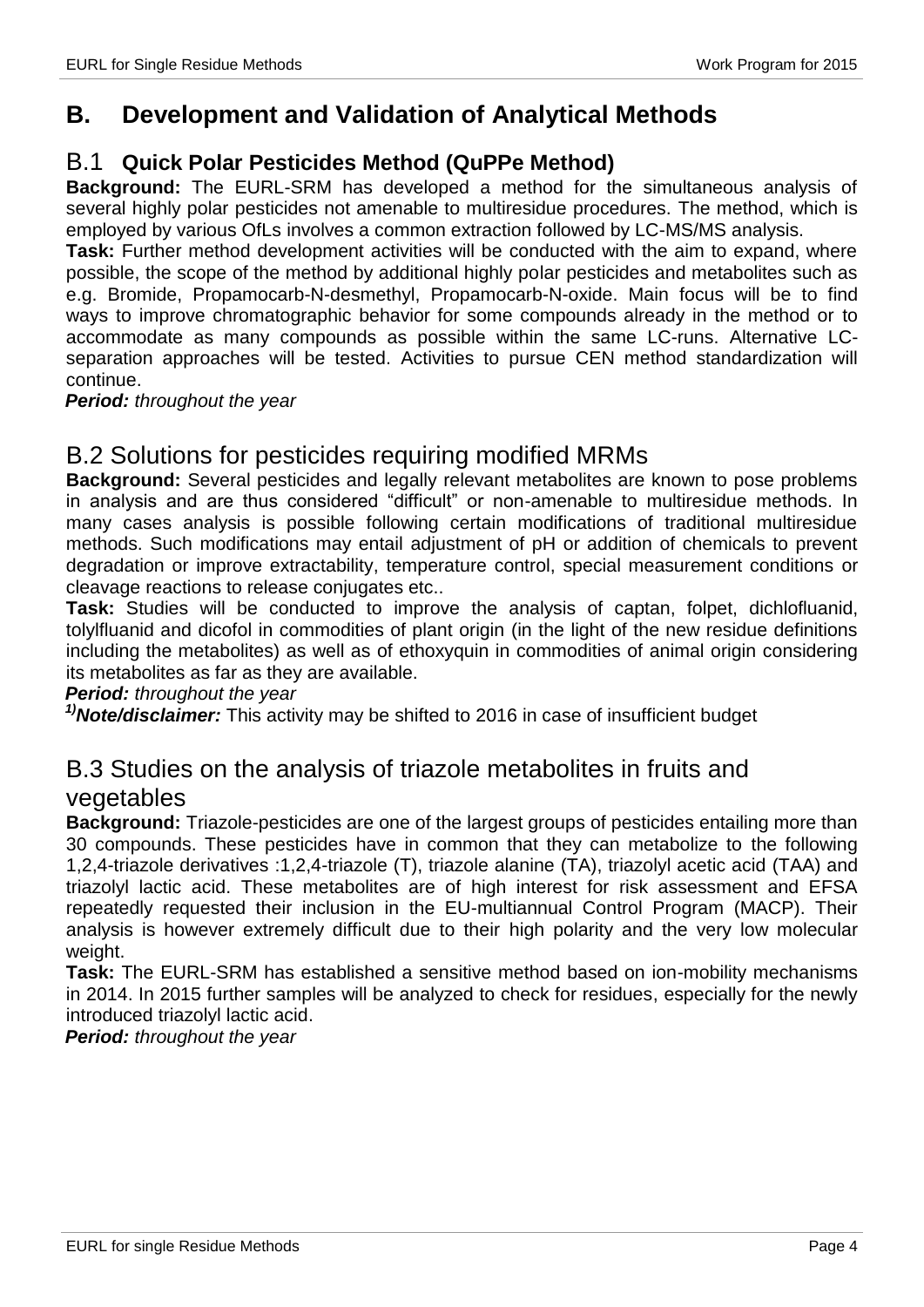## B.4 Further studies on the analysis of selected volatile pesticides in F&V by QuMFu1)

**Background:** Various highly volatile pesticides are employed in agriculture and crop storage as fumigants. Such pesticides are typically non-amenable to multiresidue methods and they are thus rarely analyzed by official control laboratories. Simple methodologies are thus required. In 2013 and 2014 the EURL-SRM has established a method for phosphine by applying Headspace-GC-MSD and a quick multi-method for fumigants (QuMFu) for the simultaneous analysis of 15 different fumigants in cereals and dried fruits by applying GC-MS/MS (see EURL-Portal-website for reports).

**Task:** The EURL-SRM will conduct experiments to check the influence of sample processing on fumigant losses and if an up-scaling of the QuMFu method is necessary when applied to fruits and vegetables (e.g. increase of the sample weight from 10 g to 50 g). The resulting method will then be validated for fruits and vegetables. Priority will be given to commodities which are included in the EU coordinated control program (e.g. bananas), several fruits and vegetable samples will be analyzed by the developed method.

#### *Period:* throughout the year

*1) Note/disclaimer:* This activity may be shifted to 2016 in case of budget cuts

## B.5 Testing the stability of pesticides in stock solutions by quantitative NMR (qNMR)

**Background:** Checking the purity and stability of neat standards and stock solutions is time consuming and expensive. There is a need to investigate alternatives to the current approaches (mass spectrometry techniques) to simplify and speed-up work in the future. NMR technology has experienced major advancements in recent years and can be applied for purity assessment of neat standards and used to characterize their compositions. Quantitative proton NMR (qNMR) has been gaining popularity e.g. in quantitative drug analysis and quality control as it produces qualitative and quantitative information simultaneously. One major advantage is that the reference standard does not need to be the identical material, but just one universal standard unrelated to the target analyte. This considerably reduces the costs and logistic efforts of a pesticide laboratory. Additionally, qNMR has been reported to be highly precise and accurate, thus reducing the number of replicate measurements required. The non-destructive nature of this technique makes it possible that the same samples are kept for measurements over the course of several years, e.g. in flame sealed NMR tubes.

**Task:** The EURL-SRM will perform experiments by qNMR to check the purity and/or stability of stock solutions (solvent: acetonitrile) over a time course of 5 years for 50 pesticides. The qNMR-measurements will be performed at least twice a year.

*Period:* throughout the year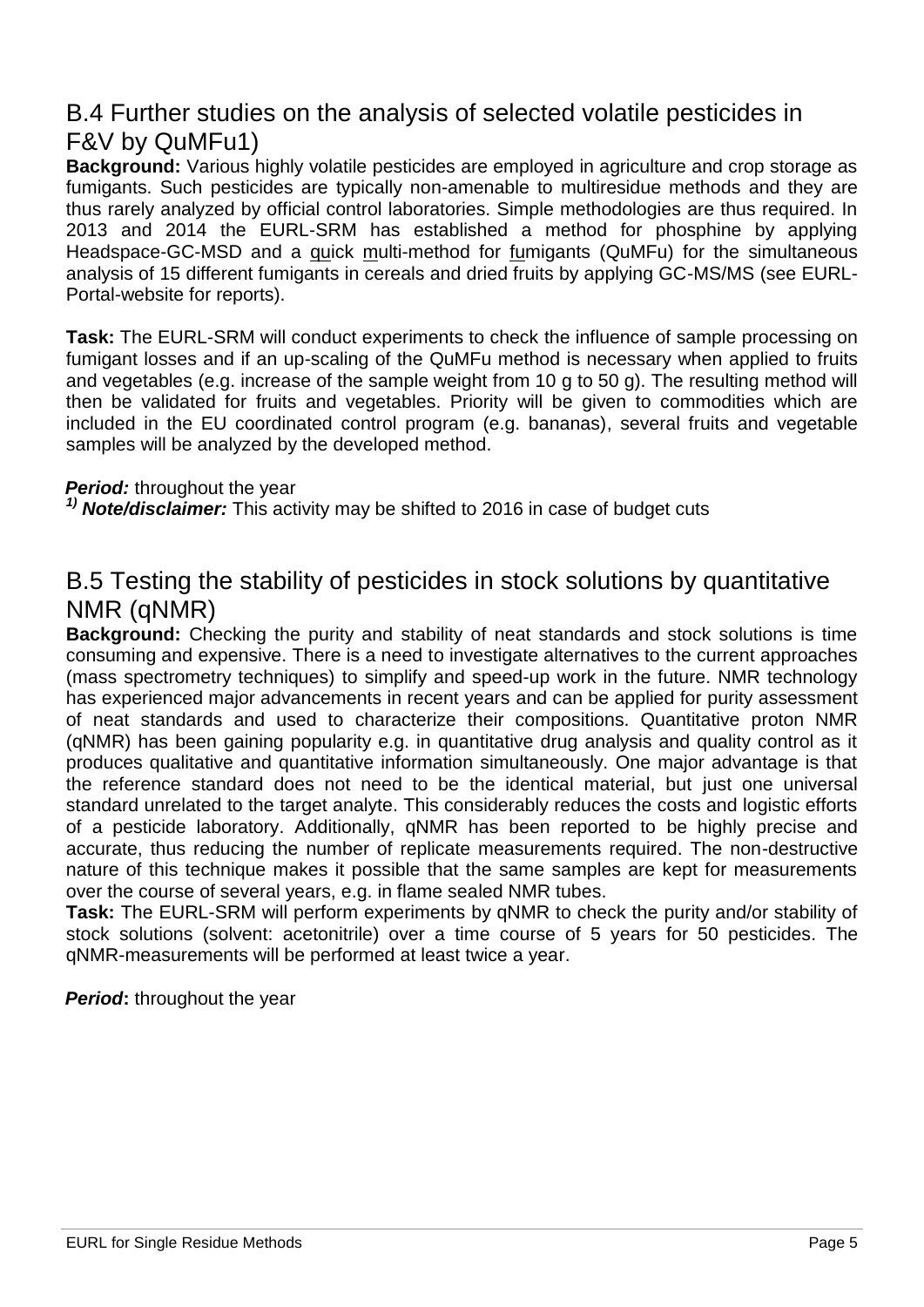# B.6 Experiments to be conducted within the frame of the "Art 12"

**Background:** One of the highest priorities of DG-SANCO is the re-evaluation of MRLs and residue definitions within the frame of Art. 12 / Reg. 396/2005. In 2015 the EURLs will be frequently consulted to evaluate pesticides under review in order to express their views as regards LOQs and residue definitions. Circa 50 pesticides will be expectedly reviewed in 2015 by EFSA. In cases where analytical data is not sufficient or not available it has to be generated as far as practicable. **Where residue definitions contain metabolites, they often require SRM-methods, thus falling within the responsibility of the EURL-SRM.** 

Where no standards of pesticides or metabolites are available, they have to be requested from pesticide companies.

**Task:** Based on the experiences acquired in Art. 12 evaluations from 2013 and 2014 H1 metabolites of pesticides, which are part of residue definitions are in many cases SRMcompounds. The EURL-SRM will order missing analytical standards of pesticides and metabolites and conduct experiments to check their analytical behavior, the MRM amenability and the chromatographic behavior, perform basic validation experiments and determine the achievable LOQs always taking into account the proposed residue definition and the capabilities of OfLs.

#### Estimated man-days for activity B.6:

|                                            | <b>Expected</b><br>No. of | Lab activities involved |             |                  |                                 |                        |
|--------------------------------------------|---------------------------|-------------------------|-------------|------------------|---------------------------------|------------------------|
| Type of compound                           |                           | <b>NONE</b>             | <b>SOME</b> | <b>EXTENSIVE</b> | <b>VERY</b><br><b>EXTENSIVE</b> | <b>Sum</b><br>(Working |
| Estimated man-days for 10 compounds        | compounds                 |                         |             | 25<br>80         |                                 | days)                  |
| requiring NO Lab Activities                | 25                        |                         |             |                  |                                 |                        |
| requiring SOME Lab Activities*             | 10                        |                         | 15          |                  |                                 | 15                     |
| requiring EXTENSIVE Lab Activities**       | 10                        |                         |             | 25               |                                 | 25                     |
| requiring VERY EXTENSIVE Lab Activities*** |                           |                         |             |                  | 40                              | 40                     |
|                                            |                           |                         |             |                  | <b>SUM</b>                      | 80                     |

\* e.g. for analytes requiring minor modifications of MRM-methods with few matrix groups being involved

\*\* e.g. for analytes requiring minor modifications of MRM-methods with many matrix groups being involved OR non-MRMamenable analytes (parent or metabolites) with few matrix groups being involved

\*\*\* e.g. for challenging non-MRM-amenable analytes (parent or metabolites), with many matrix groups being involved

*Period: throughout the year*

# **C. QA/QC (Quality Assurance and Quality Control)**

### C.1 QA/QC

**Task:** Jointly with the other EURLs the EURL-SRM will, assist the Commission by revising the Document N° SANCO/12571/2013 der EU, implemented by 01/01/2014

*Period: Q1-Q3 in 2015*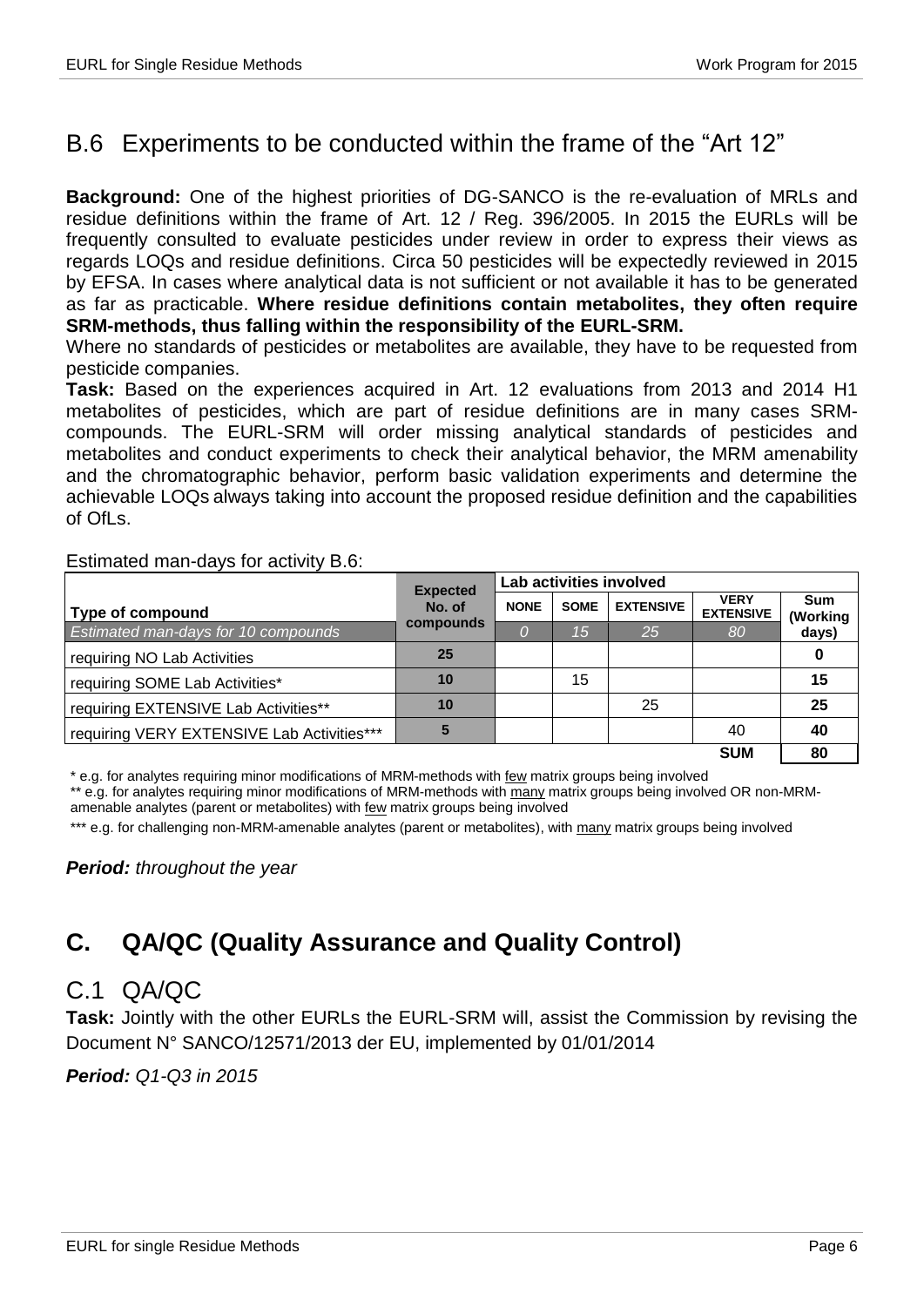C.2 Preparation of a list showing which labs are obliged to participate in EUPTs in 2015 (horizontal task for the benefit of all 4 EURLs)

**Task:** based on the information provided by the NRLs, concerning the commodity scope covered by each lab within its network a comprehensive list of all labs obliged to participate in pesticide-related EUPTs in 2015 will be published. Prior to generating this list the NRLs will be asked to update the commodity-scope profiles of the labs within their network and the EURL-DataPool will be updated accordingly. This list will be distributed to all NRLs which are responsible to check its correctness/completeness and report any errors. The pesticide scope of the labs will not be taken into account in this list. Labs not participating in an EUPT, due to limitations in the pesticide scope will have to give explanations during the registration period of the respective EUPT.

*Period: Early in 2015*

### C.3 EU Proficiency Test SRM 10 (in cooperation with EURL-CF)

**Task:** A proficiency test covering single residue methods (SRM) will be performed. The intention is to use a commodity of plant origin that is also relevant as feed. Maize has been chosen as commodity, and this PT will be conducted in collaboration with the EURL-CF. In case of Ad-hoc needs to focus on a different commodity, the commodity might have to be changed following consultation with DG-SANCO.

All relevant documents and instructions will be distributed to the participants through the EURL website. Participant registration and data collection will be conducted using an online tool provided by the EURL-CF. Each participant will receive a detailed report summarizing the PTscope, results, data treatment and additional information of the methods employed by the participants.

Prior to, during and after the EUPT, the EURL-SRM will furthermore address any PT-related requests of participating labs. Underperforming NRLs will be directly assisted and at request provided with information regarding OfLs within their network.

Certain tasks associated with the EUPT-SRM10 will or may be subcontracted to other parties e.g. purchase and preparation of test material, standards, shipping material and dry ice.

#### *Period: H1 of 2015*

C.4 Attend joint meeting to discuss and evaluate EUPT results, Establish criteria to assess PT-underperformance and overall PT-performance (horizontal activity) **Background:** EUPTs are a very valuable tool to assess the performance of laboratories in pesticide residue analysis. In the case of individual PT-results underperformance is well defined by the absolute z-score. When looking at multiple results generated within one PT or throughout many PTs, suitable underperformance criteria are yet to be set, considering both analytical results and scope. In case of underperformance corrective and follow-up actions are indicated.

**Task:** In cooperation with the other three EURLs the criteria to evaluate whether a laboratory was underperforming in EUPTs will be further revised.

*Period: H2 of 2015*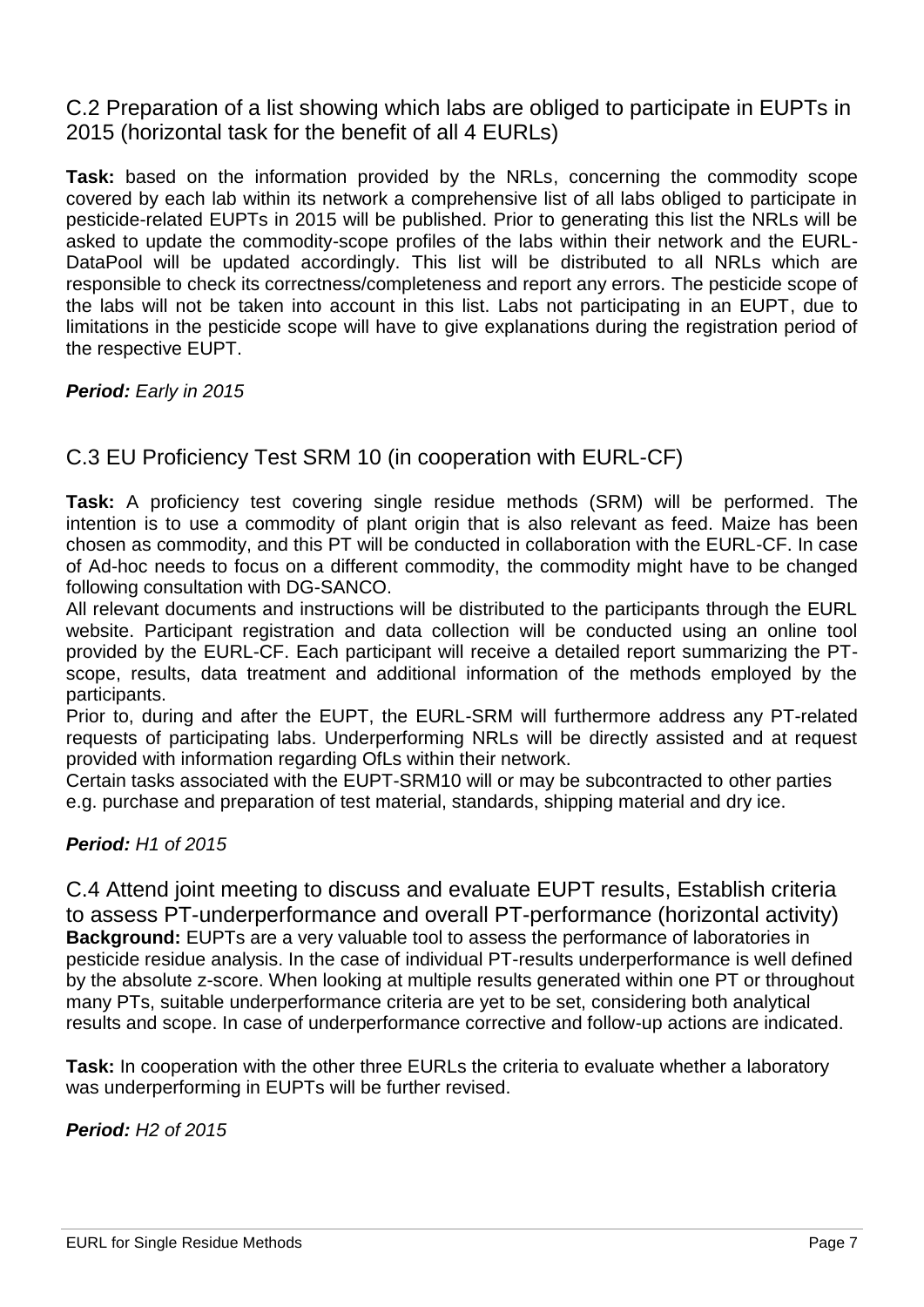C.5 Update the "SRM-Pinboard" and promote concept of sub-contracting analyses within the Lab-Network

**Background:** Within the frame of official controls, SRM analytes are less frequently analyzed compared to MRM analytes. OfLs often complain that limitations in the available resources prevent them from establishing suitable methods for the analysis of SRM-analytes or applying such methods in case they are established. Lab-cooperation and subcontracting of analyses will help to reduce the overall number of labs, that will have to establish or apply SRMs thus improving overall efficiency and frequency of analysis of SRM compounds.

**Task:** Following the established performance criteria, the list of laboratories considered as proficient for the analysis of individual SRM-compounds will be updated ("SRM-Pinboard" = Pool of Proficient SRM-Labs) as soon as new PT results become officially available or whenever a lab wishes to enter the list or change its status. The updated list will be published in the EURL-portal.

**Period:** H2 of 2015

## **D. Technical and scientific support to DG-SANCO, EFSA, NRLs, OfLs and third country labs**

The technical support to DG-SANCO and to EFSA (on behalf of DG-SANCO) is of high priority to the EURL-SRM and is among others accomplished through e-mail communication, participation in meetings, revision of documents, and drafting of opinions. Upon invitation EURL-SRM staff may participate in various meetings organized by COM or EFSA. NRLs, OfLs and third country labs are technically supported through EURL-Web-Portal and the EURL-DataPool (A.2). Further assistance is also provided via personal communication, presentations in conferences, workshops and trainings (see D.2). The comprehensive Lab-Network-DB further contributes in strengthening the network (see A.2).

# D.1 **Technical and scientific support to DG-SANCO and EFSA**

| <b>Task</b>                     | <b>Activities</b>                                                  | When              | <b>Deliverables</b>       |  |  |  |  |  |  |
|---------------------------------|--------------------------------------------------------------------|-------------------|---------------------------|--|--|--|--|--|--|
| Support DG-SANCO in             | - Participate in meetings (e.g. in Brussels);                      | As                | Prepare/Provide           |  |  |  |  |  |  |
| drafting the MACP 2015-17       | - Collect and evaluate data and prepare a new "Pesticide Priority" | arranged/agreed   | "Pesticide Priority List" |  |  |  |  |  |  |
|                                 | List":                                                             | with or scheduled | opinions, assessments,    |  |  |  |  |  |  |
|                                 | - Read/Revise documents;                                           | by DG-SANCO       | advices and revisions as  |  |  |  |  |  |  |
|                                 | - Communicate with DG-SANCO, EFSA and other stakeholders           |                   | required                  |  |  |  |  |  |  |
| Support EFSA within the frame   | - Participate in one or more meetings (e.g. in Parma);             | As                | Prepare/Provide           |  |  |  |  |  |  |
| of the of the <b>Networking</b> | - Read/Revise documents:                                           | arranged/agreed   | opinions, assessments,    |  |  |  |  |  |  |
| <b>Group on Pesticide</b>       | - Communicate with DG-SANCO, EFSA and other stakeholders           | with or scheduled | advices and revisions as  |  |  |  |  |  |  |
| <b>Monitoring</b>               |                                                                    | by EFSA           | required                  |  |  |  |  |  |  |
| Support to EFSA and DG-         | - Prepare an expected time schedule and coordinate the division    | As                | Prepare coordinated       |  |  |  |  |  |  |
| SANCO in activities             | of tasks among the 4 EURLs                                         | arranged/agreed   | positions of the 4 EURLs  |  |  |  |  |  |  |
| concerning re-evaluation of     | - Collect/Evaluate existing information from EFSA, DataPool and    | with or scheduled | as regards the residue    |  |  |  |  |  |  |
| pesticide MRLs according to     | other sources;                                                     | by DG-SANCO       | definitions and the LOQs  |  |  |  |  |  |  |
| Article 10 and 12 of Reg.       | - Compile the available data in a summarized form to facilitate    | and EFSA          | of pesticides proposed by |  |  |  |  |  |  |
| 396/2005/EC*. 50 compounds      | decision-making by the other 4 EURLs as regards LOQs and           |                   | EFSA and DG-SANCO.        |  |  |  |  |  |  |
| will have to be expectedly      | residue definitions:                                               |                   |                           |  |  |  |  |  |  |
| evaluated by the EURLs in       | - Collect the positions of the 4 EURLs and finalize document with  |                   | Provide opinions,         |  |  |  |  |  |  |
| 2015 on behalf of EFSA, plus    | joint position (coordinate among the 4 EURLs in case of            |                   | assessments, advices      |  |  |  |  |  |  |
| some additional pesticides on   | disagreements);                                                    |                   | and revisions as required |  |  |  |  |  |  |
| behalf of DG-SANCO.             | - Communicate with DG-SANCO, EFSA and other stakeholders           |                   |                           |  |  |  |  |  |  |
| General assistance to DG-       | - E-mails and oral communications                                  | Throughout 2015   | Opinions, advices,        |  |  |  |  |  |  |
| SANCO and EFSA                  | - Missions to Brussels, Parma or elsewhere                         | as required       | revisions as required     |  |  |  |  |  |  |

#### **Tasks/Period/Deliverables:** See table below:

**\*Note:** This task does not include non-laboratory activities. These are covered by B.2.